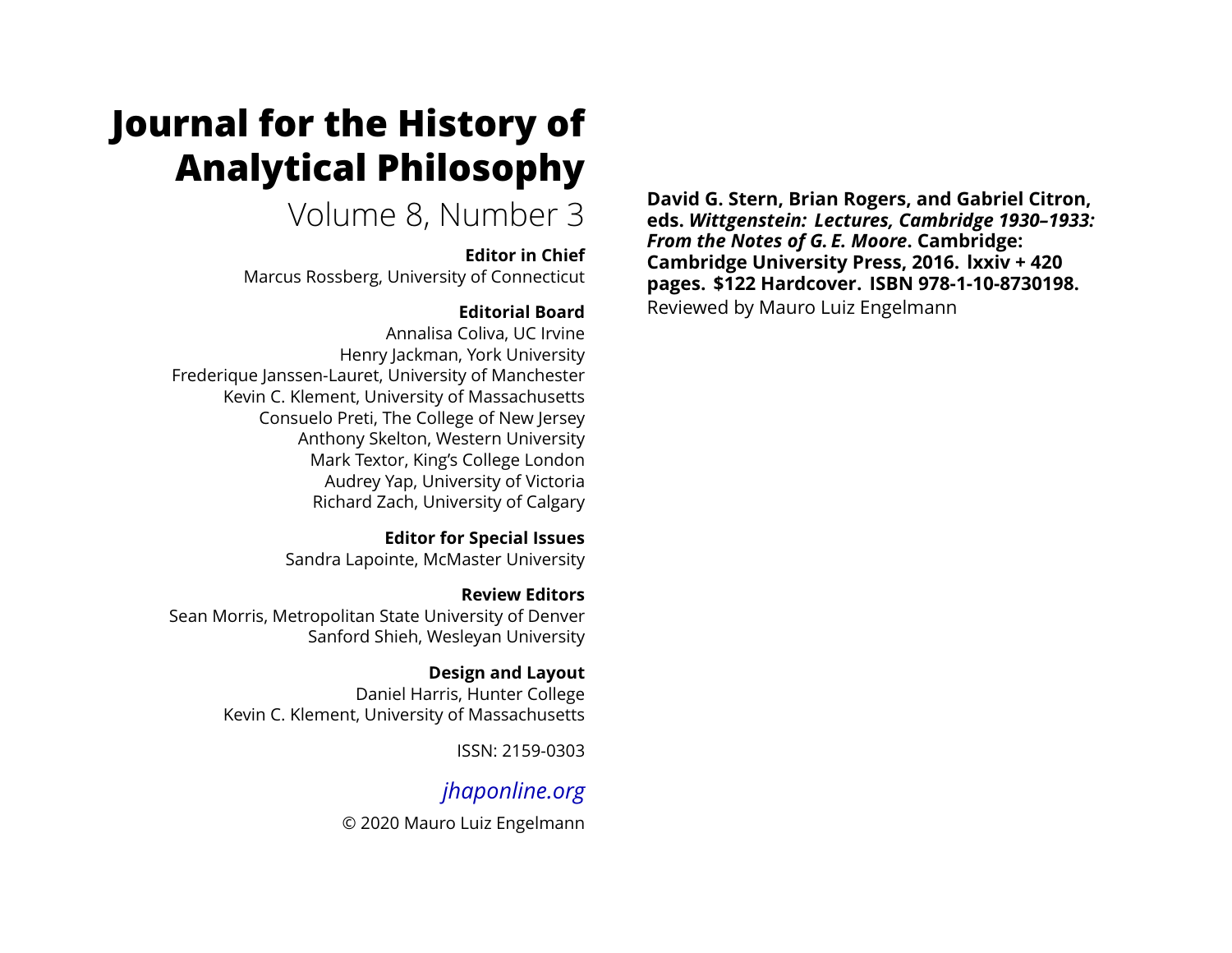## **Review:** *Wittgenstein: Lectures, Cambridge 1930–1933: From the Notes of G. E. Moore***, edited by David G. Stern, Brian Rogers, and Gabriel Citron**

### Mauro Luiz Engelmann

This book is the result of serious and meticulous editorial work, and it makes available a new source of material for Wittgensteinstudies and the history of analytical philosophy. With the attention to details and background information, the book introduces a new generation of edited lectures, far superior to the ones published in the past. The quality of the work reminds one of the edition of Wittgenstein's diaries in James Klagge and Alfred Nordmann, eds., *LudwigWittgenstein: Public and Private Occasions* (Rowman & Littlefeld, 2003) and of letters in Brian McGuinness, ed., *Wittgenstein in Cambridge: Letters and Documents 1911–1951* (Wiley–Blackwell, 2012).

The editorial introduction to the book provides readers not familiar with the material with a clear overview. The editors explain in detail the nature of Moore's complete notes, available for the first time, their relevance, how they connect with Wittgenstein's development, and their *sui generis* position in relation to other notes of Wittgenstein's lectures taken by some of his students. The introduction also presents a comparison between the complete notes published in the volume and the notes that Moore had already published himself in *Mind* (1954–55) and in his *Philosophical Papers*(1959) as "Wittgenstein's Lectures in 1930–33" (the lectures also appear in *Philosophical Occasions 1912–1951*). The book gives all necessary background of citations and mentioned names in the lectures in informative footnotes, which are connected with an index and some biographies of historic figures

(for instance, Ernst Haeckel). Some biographies could have been richer in details, especially of those figures who played a relevant role in Wittgenstein's cultural environment (for instance, Gottfried Keller and Heinrich Hertz), but the very concern over presenting them in order to help the readers already shows the seriousness of the edition. The appendix also contains a short paper by Moore on Wittgenstein's so-called "rules of grammar", written for a discussion in a class taught by Wittgenstein in February 1932, and some notes taken by John King recording Wittgenstein's reply to Moore. In his paper Moore criticized Wittgenstein's understanding of his peculiar notion of "rule of grammar" and the way Wittgenstein seemed to explain "necessity" grounded in that notion in 1931 and 1932. Arguably, Moore's critique played an important role in Wittgenstein's subsequent understanding of the notion. An interesting fact about the book, explained in the introduction, is that Moore's original notes are accessible at [wittgensteinsource.org.](http://wittgensteinsource.org) If in doubt, the reader can check online the facsimile of the published notes, Moore's summary notes, and the original essay on "grammar". The reader might also find interesting Stern's discussion of editing policies in "Reflections on Editing Moore's Notes in *Wittgenstein: Lectures, Cambridge 1930–33*" (*Belgrade Philosophical Annual* 30, 2017).

The complete notes of G. E. Moore now available are particularly significant because they document part of the transition of Wittgenstein's middle period, which one could call his "early middle period" (1929–33). Lectures from 1930 show Wittgenstein struggling with ideas from the *Tractatus* and views concerning phenomenology that he adopted after his return to philosophy in 1929. Lectures from 1931 onwards show how he was beginning to articulate the ideas of a synoptic view or representation of "grammar" and a new method. Quite interesting, among other things, is the centrality of the notion of "grammar" at the time and how such a notion is meant to account for different necessary sentences, which is precisely the topic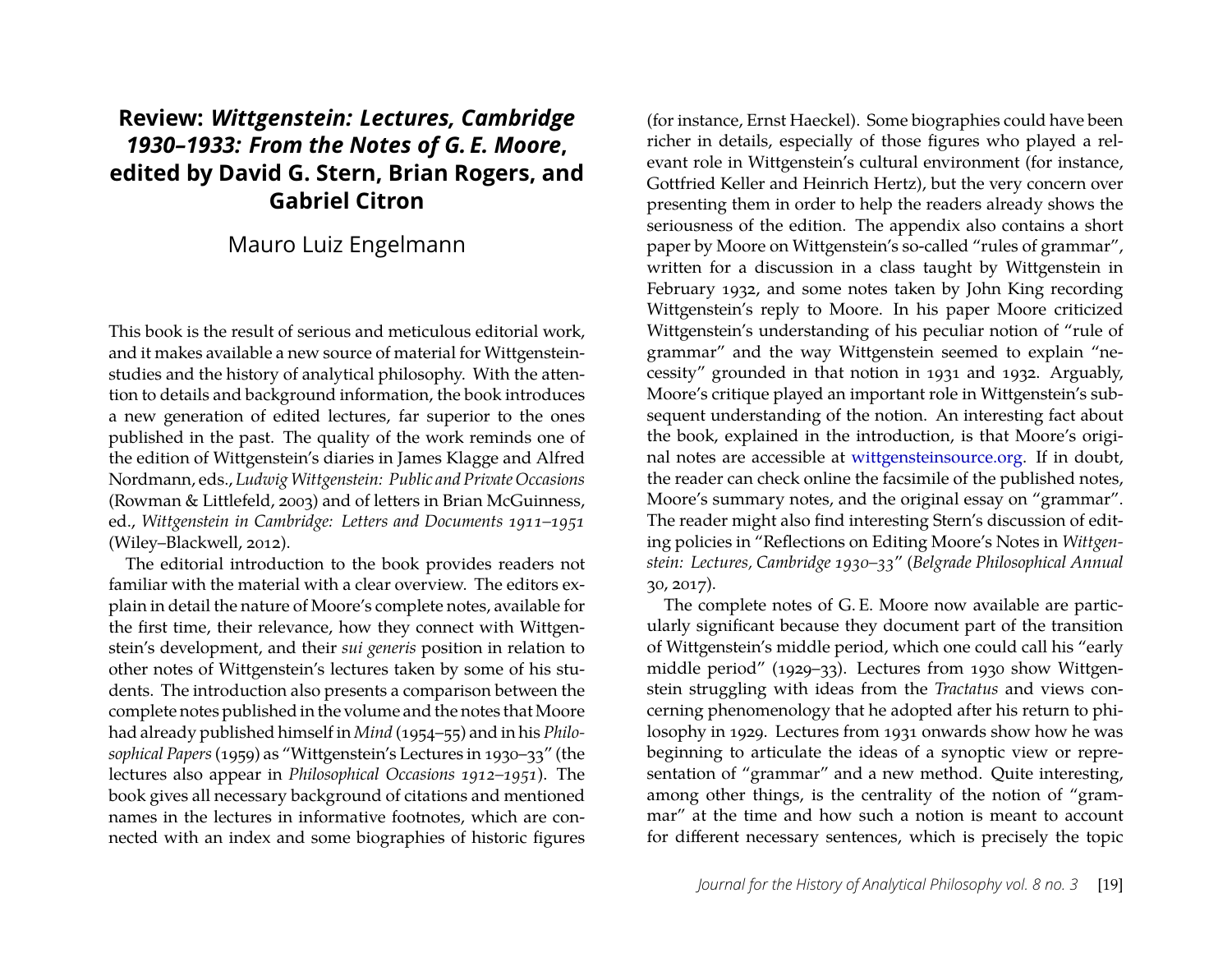that raises Moore's suspicions in his paper from 1932. Thus, the appendix "Moore's short paper on Wittgenstein on Grammar" (367–78) already mentioned is very welcome. Here, however, one must be very careful. One cannot forget that remarks from the early middle period are part of a specific context, and that if similar remarks appear later in Wittgenstein's works their sense may change significantly. Although Wittgenstein scholars know about the importance of the notion of "context", sometimes they are prone to forget about it when dealing with Wittgenstein's own remarks appearing in different places. Notes from 1932 and 1933 also show Wittgenstein re-evaluating the *Tractatus* and presenting some its ideas in a new context. These discussions could shed some light on interpretational disputes regarding the book, if properly understood.

However, more important than the discussion of aspects of the *Tractatus* and some topics connected with the *Philosophical Investigations* is that the lectures are very helpful for the understanding of two works or unfinished-works of Wittgenstein's from the early middle period itself: the *Philosophical Remarks* (1930) and the *Big Typescript* (1932–33). Central ideas in the context of *Philosophical Remarks* such as experiential propositions understood as hypotheses, physical objects as part of language, intention, the critique of Russell's epistemology in the 1920s, are all discussed in an illuminating way in the Lent and May terms of 1930. Also introduced and discussed is Wittgenstein's philosophy in the *Big Typescript*, where the centrality of the notion of "grammar" is expressed by means of a calculus conception of language that limits the application of Wittgenstein's new method of doing philosophy, namely, the method whose goal is finding misleading analogies and misleading trains of thought that generate philosophical problems. The application of the method and many aspects of the calculus conception of language appear in lectures from 1931–33. Thus, if one calls *Philosophical Remarks* Wittgenstein's "first philosophy" and the *Big Typescript* his "second philosophy" after his return, Moore's notes are an important tool for us to understand both philosophies in their context and the transition from the one to the other as well.

Concerning *Philosophical Remarks*, there is something possibly misleading in the editorial introduction that I need to address. The editors claim that *Philosophical Remarks* was used as a fellowship dissertation in December 1930 (xxxiv). The fact is that almost all the remarks contained in it were written before the middle of March 1930, but certainly none after 24 April 1930, and in April or May Wittgenstein indeed handed in a typescript to Russell in order to renew a fellowship. There are letters from Russell, Moore, and Wittgenstein that attest that. However, no letters, remarks in manuscripts or records of any kind that show the existence of the "December dissertation" or that Wittgenstein needed it for his December fellowship have been presented at this point. In fact, if he needed such a dissertation in December, and records were found for that effect, it would still be surprising if the hypothetical dissertation turned out to be *Philosophical Remarks*, since none of the remarks that Wittgenstein wrote from the end of April until December 1930 appear there. So, given that "Wittgenstein's thought was changing rapidly during the first half of the 1930s" (xliii), as the editors point out, it would be strange for him to leave out of the "December dissertation" remarks written during that period.

There are other reasons that make this book important. The very extensive notes were taken by Moore, who was not only a great philosopher, but someone who had discussions with Wittgenstein for many years. Besides, the book contains a significant amount of new material from lectures in 1932–33, which was not included in Moore's published notes. However, it is not just a question of quantity. The complete notes are far richer than the notes Moore published. They preserve exactly the sequence of lectures and introduce new topics. Besides discussions on philosophy of logic and mathematics, particularly interesting are discussions about Freud and Frazer, and some about Darwin. Alice Ambrose's *Wittgenstein Lectures: Cambridge, 1932–*